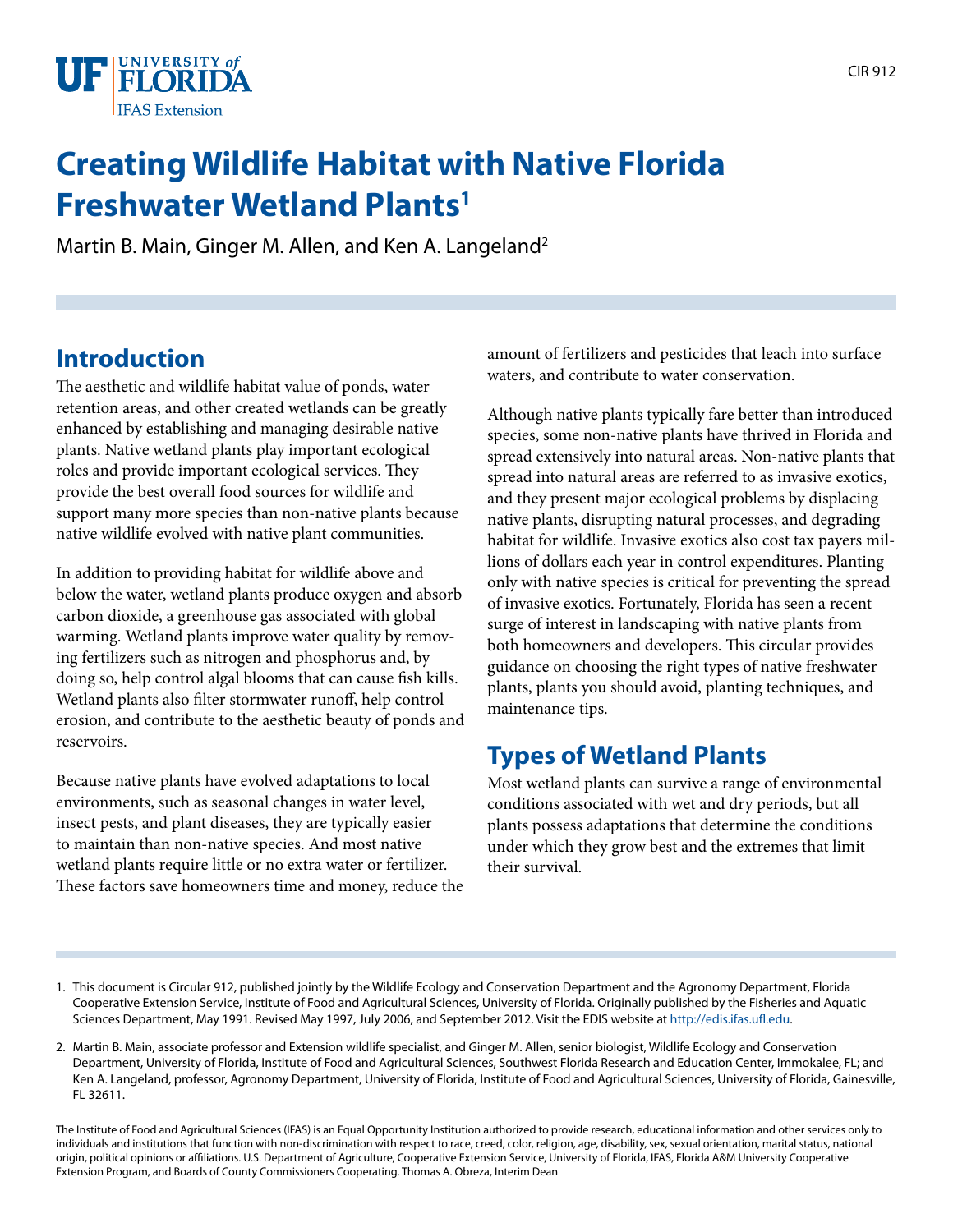A practical way of thinking about wetland plants when planning restoration activities is to consider the needs and nature of the plant and the water depth where each species typically grows best (Figure. 1).



Figure 1. Major wetland plant growth categories.

Wetland plants can be organized into 3 major groups or zones based on growing patterns and water depth:

- • **Submerged (submersed) wetland plants** grow entirely underwater and cannot survive out of water. Some species are rooted in the soil and some are rootless.
- • **Floating wetland plants** include plants that are rooted in the ground with leaves floating on the surface and species that float free on the surface with roots dangling in the water.
- • **Emergent (emersed) wetland plants** are rooted in the ground with the lower portion of the plant growing below and the upper portion growing above the water. This is the largest category of wetland plants and is often divided into 3 subcategories that more accurately describe growing conditions required by each species (although it is worthwhile to note that most wetland plants tolerate a range of growing conditions):
	- Emerging aquatic plants include plants that need to be rooted in the water most of the time but have leaves and flowers projecting above the water.
	- • Short-stemmed marginal plants include lowgrowing, bog-type plants that do well on wet mud or sand.

• Marginal plants – include ferns, grasses, flowers, shrubs, and trees that grow at the interface of wetland and upland habitats. These plants prefer changing water levels.

## **Planning**

Site selection and preparation are the first steps toward successful wetland plantings. Extreme changes in water levels and growing conditions, such as often occur in ponds with steep slopes, make successful establishment of wetland plants more difficult. To increase the likelihood of success, we encourage the following information be considered prior to planting.

**Determine the average water level (shoreline) on a yearly basis**. This is especially important in stormwater retention/ detention ponds because water levels may vary dramatically. Although some wetland plants will tolerate dry and wet seasons, there are many that will die if they are kept too wet or too dry for extended periods.

### **Measure maximum water depth in areas to be planted**.

Pay special attention to the shoreline and shallow areas, where most work will take place. Without proper measurements, it is hard to determine the quantity and types of plants that will be required. As you are measuring the depth, it is a good idea to place stakes that represent different depths. Later, these measurements will assist in deciding the quantity and types of plants you need and the boundaries in which to plant them.

**Consider increasing the size of planting zones**. In some cases, excavation can increase diversity by creating planting zones that originally did not exist. Soil and rocks removed to deepen one area can be used to create shallow areas elsewhere or can be incorporated into landscaping around the pond. Deepening the margins around the edge of a pond can help prevent undesirable plants, such as nonnative torpedo grass, from invading into the water.

Note that detention ponds designed for stormwater management are planned and permitted according to Florida Department of Environmental Protection or local Water Management District criteria, and proper approvals must be obtained prior to modifying these types of ponds. Counties and local governments may also have guidelines or policies pertaining to planting and management of stormwater management ponds and created wetlands, as well as public safety and flood control criteria. It is advisable to contact the county public works office to ensure restoration plans are permissible.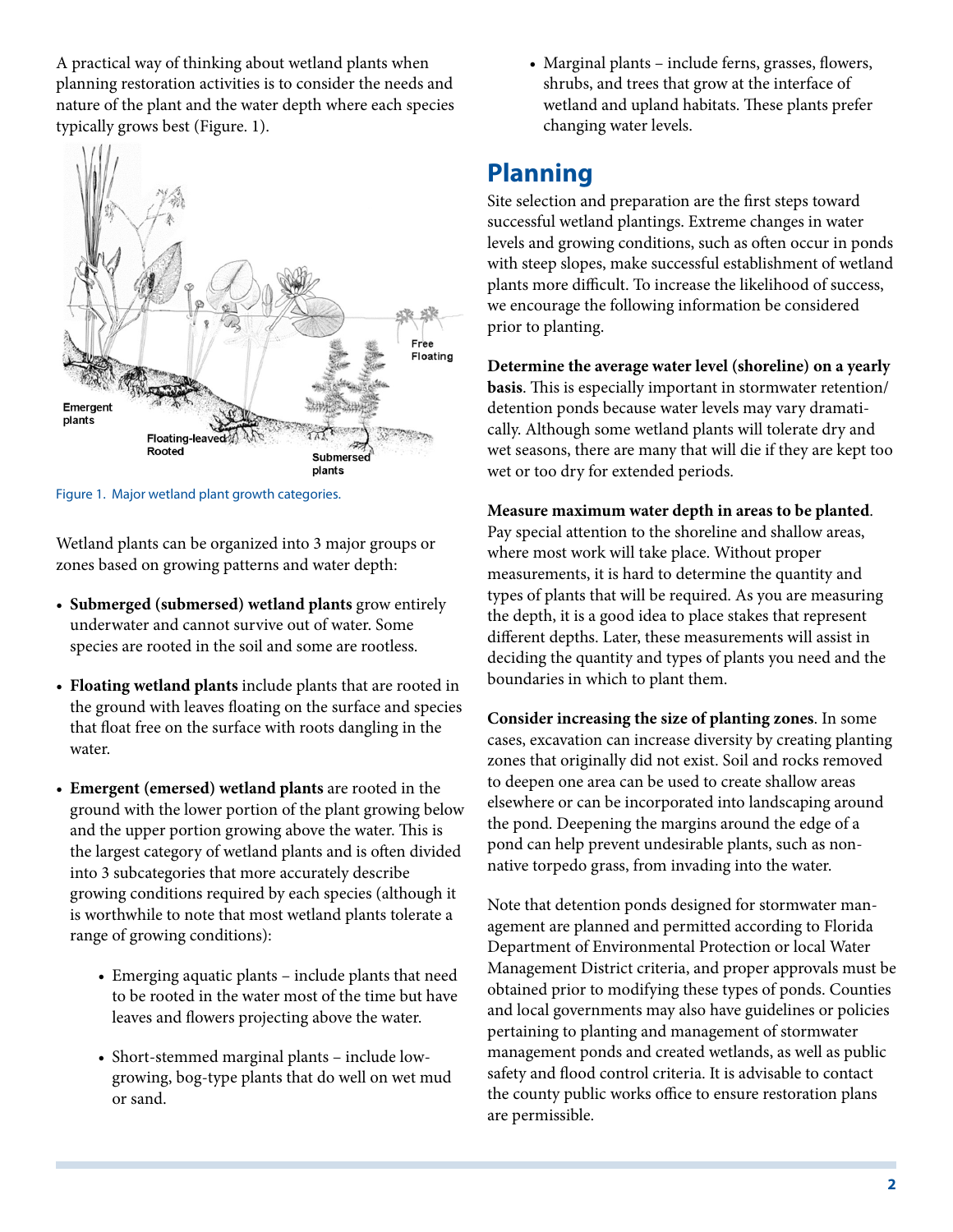**Develop a detailed plan for planting that includes types and numbers of plants needed**. The accuracy and detail of your measurements will play a key role in the planting plan. For ease in planning, divide the wetland into the three major zones: shoreline (marginal plants), shallow water (emergent and submersed plants), and deep water (floatingrooted plants) (Figure 1). A detailed plan will increase efficiency during planting and promote plant survival.

Table 1 lists freshwater wetland plants by growth zone along with some comments about their growing preferences (additional information may be available from your plant supplier). For example, water lilies do not like splashing or rapidly moving water and should be planted in water at least 2 feet deep.

Submergent plants should be planted into pots. A wide assortment of pots is available, from plastic baskets to pulp planters. Choose pots that are large enough for your plants. Baskets may have to be lined with burlap or 2 layers of newspaper to keep the soil from falling out. To keep your soil in and the plant weighted down, add a layer of gravel to the top of the pot.

For a list of Florida native plant suppliers, visit the Association of Florida Native Nurseries (AFNN) Website at [http://www.afnn.org.](http://www.afnn.org) Be aware that collecting wild plants in Florida is subject to various regulations and may require permits (for more information: [http://www.flmnh.ufl.edu/](http://www.flmnh.ufl.edu/herbarium/collperm) [herbarium/collperm\).](http://www.flmnh.ufl.edu/herbarium/collperm)

**Handle wetland plants with care during planting**. Plants should be wrapped in wet newspaper to avoid injury and drying. Do not place plants in the trunk of a car or in the back of a truck where they will overheat. When planting, start with plants in the deep water zones and work up the banks. Planting should be conducted in the early morning or late afternoon to avoid the hot midday sun.

**Don't overplant your wetland**. A rule of thumb often used to decide how many wetland plants are needed is that for each 10 square feet, plan:

- 2 bunches of submersed plants\*
- 1 floating rooted plant
- 1 short-stemmed marginal plant
- 1 medium-stemmed marginal plant

\* Note that submersed plants can take over small ponds and should be used mainly for waterfowl enhancement projects.

**Plant in clumps**. Planting like species in clumps creates attractive concentrations of color and provides more varied habitat features. Planting in clumps also facilitates management of weeds and minimizes colonization of unwanted plants.

### **Choosing Native Wetland Plants**

Wetland plants thrive when placed in the correct spot. Planting species in each of the growing zones creates a more complex habitat that will benefit a greater number of aquatic, semiaquatic, and terrestrial species of wetlands wildlife. Table 1 lists native Florida wetland plants in each of the growing zones, from which to select when designing, restoring, or enhancing wetland habitats.

### **Maintenance**

The best wildlife landscapes require a minimum amount of care. Frequent watering, fertilizing, spraying, and pruning disturb wildlife and reduce habitat values. However, some level of periodic maintenance will likely be needed, especially during the first year after planting.

Replace plants that die and remove undesirable aquatic plants or weeds, especially invasive non-native species that become established. Invasive exotic plants may quickly dominate a wetland if not controlled. Use herbicides sparingly during this time, because new plantings may be very sensitive to herbicides. After the first year, when wetland plants are better established, herbicides may be needed if undesirable wetland plants become established. Only herbicides that are registered specifically for use in wetlands by the U.S. Environmental Protection Agency and the Florida Department of Agriculture and Consumer Services can be legally used.

Table 2 lists plants that are recognized invasive exotics, and planting these species is prohibited by law. In addition to non-native species, sometimes native species such as cattails (*Typha spp.*) may become overabundant and dominate a wetland. Control of overabundant native species will create open space, increase plant diversity, and improve habitat quality for wildlife.

### **Acknowledgements**

We thank the original group of UF/IFAS authors who collaborated on the first edition of this document: Debbie Butts, urban horticulturist, Hillsborough County Extension Service; Jemy Hinton, home environmentalist, Hillsborough County Extension Service; Craig Watson, coordinator of research programs, IFAS Tropical Aquaculture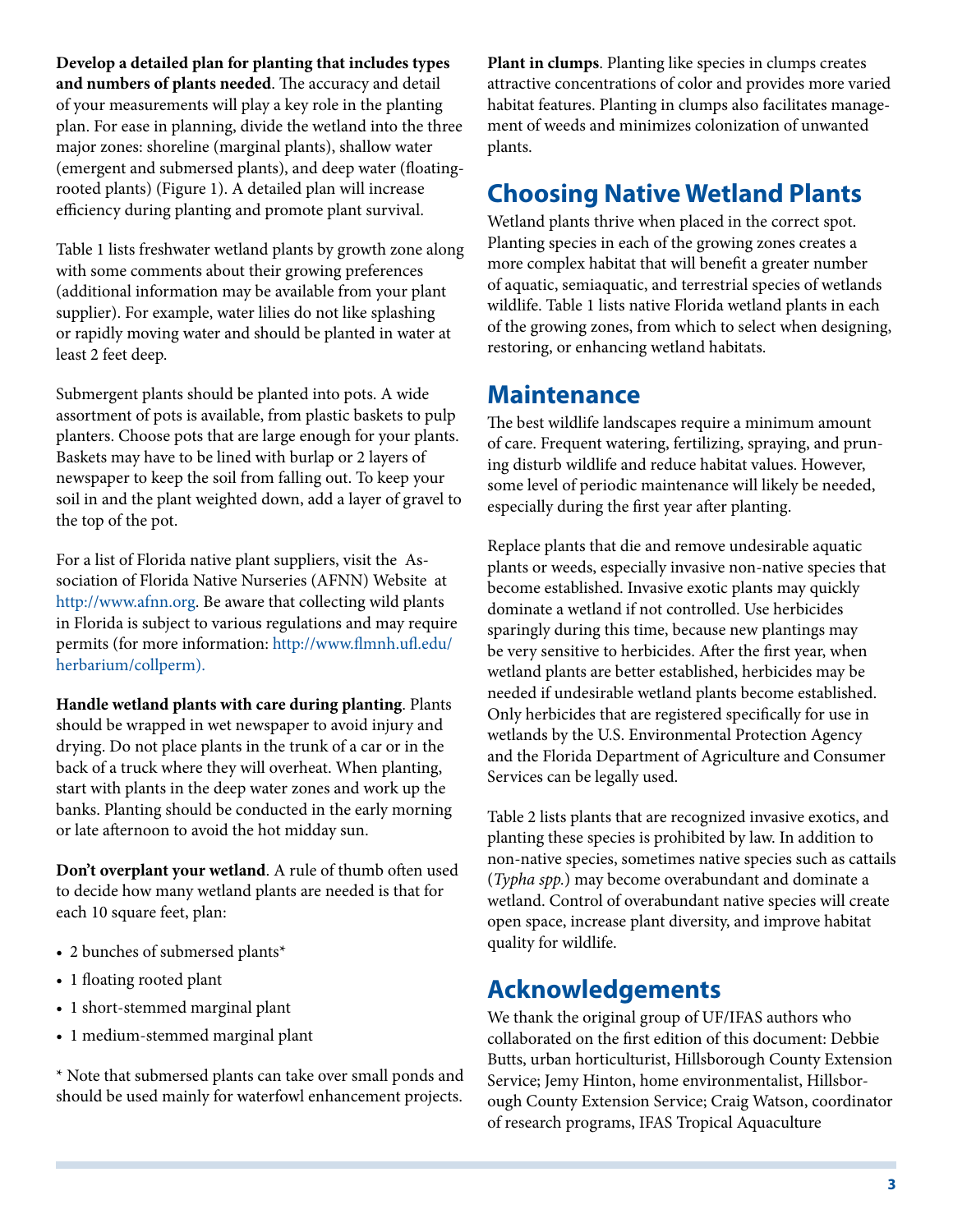Laboratory; Ken Langeland, then-associate professor and specialist in aquatic plants, Agronomy Department; David Hall, former associate, Department of Natural Science and Extension botanist; and Mike Kane, assistant professor and tissue culture specialist, Environmental Horticulture Department.

## **Additional Information**

*Aquatic & Wetland Plant ID Video Series*, University of Florida/IFAS, <http://ifasbooks.ifas.ufl.edu/>

*Aquatic Plant Information Retrieval System*, University of Florida/IFAS, <http://plants.ifas.ufl.edu/APIRS/> .

Black, R. J. 1984. *Native Florida Plants for Home Landscapes*. University of Florida Institute of Food and Agricultural Sciences.<http://edis.ifas.ufl.edu/ep011> .

Black, R. J. and K. Ruppert (Eds.). 1998. *Your Florida Landscape, A Complete Guide to Planting and Maintenance*. Gainesville: University Press of Florida.

Minno, M.C. and M. Minno. 1999. *Florida Butterfly Gar dening*. Gainesville: University Press of Florida.

Nelson, G. 2003. *Florida's Best Native Landscape Plants*. Gainesville: University Press of Florida.

Ramey, V. *Grasses, Sedges and Rushes of Wetlands ID Deck*, SP255, [http://ifasbooks.ifas.ufl.edu/.](http://ifasbooks.ifas.ufl.edu/)

Rogers, J. 2002. *Plants for Lakefront Revegetation*, Florida Department of Environmental Protection Bureau of Invasive Plant Management, Circular 4, online at: [http://](http://www.dep.state.fl.us) [www.dep.state.fl.us/lands/invaspec/2ndlevpgs/pdfs/](http://www.dep.state.fl.us) [Circular4.pdf.](http://www.dep.state.fl.us)

Schaefer, J. and G.Tanner. 1998. *Landscaping for Florida's Wildlife: Re-creating Native Ecosystems in Your Yard*. Gainesville: University Press of Florida.

Shaw, S.P. and C.G. Fredine. 1956. *Wetlands of the United States - Their Extent and Their Value to Waterfowl and Other Wildlife*. U.S. Department of the Interior, Washington, D.C. CIR 39. Northern Prairie Wildlife Research Center. Online: [http://www.npwrc.usgs.gov/resource/wetlands/uswetlan/](http://www.npwrc.usgs.gov/resource/wetlands/uswetlan/index.htm) [index.htm](http://www.npwrc.usgs.gov/resource/wetlands/uswetlan/index.htm) .

Tobe, J.D., K.D. Burks, R.W. Cantrell et. al. 1998. *Florida Wetland Plants: An Identification Manual,* Florida Depart ment of Environmental Protection, Tallahassee, FL.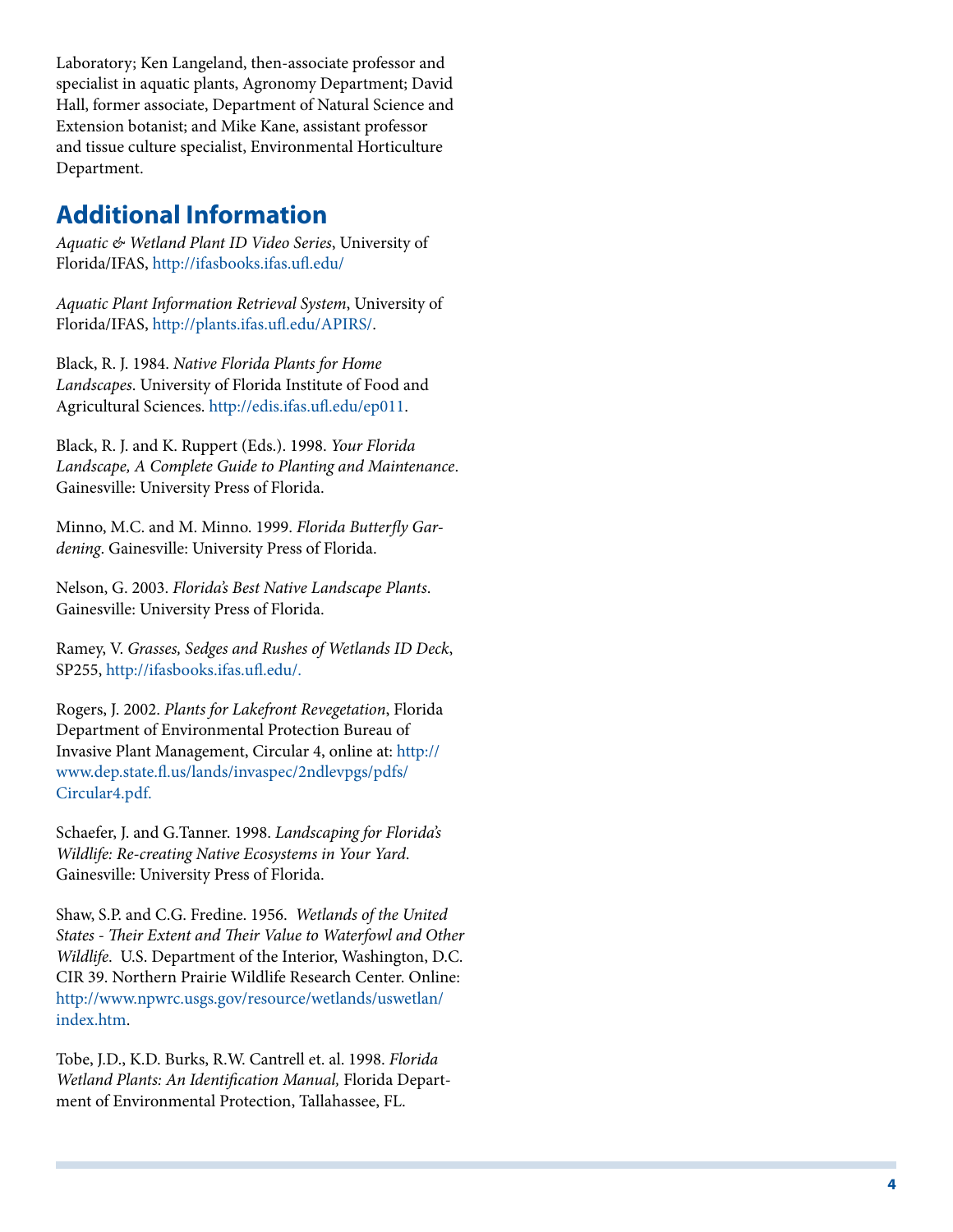#### Table 1. Native Florida freshwater wetland plants organized by floating, submersed, and emergent growth categories. Scientific names follow common names. Comments include notes on natural resource and aesthetic values, growth characteristics, and planting tips.

| <b>FLOATING WETLAND PLANTS</b>                    |                                                                                                                                                                                                                                                                                 |  |  |
|---------------------------------------------------|---------------------------------------------------------------------------------------------------------------------------------------------------------------------------------------------------------------------------------------------------------------------------------|--|--|
| <b>Free Floating</b>                              | <b>Comments</b>                                                                                                                                                                                                                                                                 |  |  |
| Mosquito Fern                                     | Small abundant fern may entirely cover the water surface and inhibit mosquito larvae from surfacing for air. Best                                                                                                                                                               |  |  |
| Azolla caroliniana                                | used in remote areas.                                                                                                                                                                                                                                                           |  |  |
| <b>Bladderworts</b>                               | Small floating/submersed plant with yellow flowers and carnivorous underwater bladders. There are 14 native                                                                                                                                                                     |  |  |
| Utricularia spp.                                  | Florida species.                                                                                                                                                                                                                                                                |  |  |
| <b>Rooted Floating-leaved</b>                     | <b>Comments</b> (mainly deep-water plants)                                                                                                                                                                                                                                      |  |  |
| <b>Water Shield</b><br>Brasenia schreberi         | A water lily-like plant with purple flowers. May form dense mats in low pH waters.                                                                                                                                                                                              |  |  |
| American Lotus                                    | A water lily with large yellow flowers. Spreads quickly throughout pond. Should be planted at density of 3-5                                                                                                                                                                    |  |  |
| Nelumbo lutea                                     | plants/25 feet.                                                                                                                                                                                                                                                                 |  |  |
| Spatter-dock                                      | A water lily with yellow (early spring to summer) flowers. Can form dense colonies and should be planted at                                                                                                                                                                     |  |  |
| Nuphar advena                                     | density of 3-5 plants/25 feet in 3 feet of water. Waterbirds feed on seeds.                                                                                                                                                                                                     |  |  |
| <b>Yellow Water Lily</b>                          | A water lily with yellow (spring and summer) flowers. This plant is dormant in winter. Space plants every 5 feet in                                                                                                                                                             |  |  |
| Nymphaea mexicana                                 | water from 2-3 feet deep with medium to high light. Mammals and turtles feed on the leaves.                                                                                                                                                                                     |  |  |
| Fragrant Water Lily                               | A water lily with white (spring to fall) flowers. This plant spreads, so plant in sunlight with a planting density of                                                                                                                                                           |  |  |
| Nymphaea odorata                                  | 3-5 plants/25 feet in water 3 feet deep. Ducks and mammals feed on seeds and stems.                                                                                                                                                                                             |  |  |
| Banana Lily/Floating Heart<br>Nymphoides aquatica | Banana-shaped tubercles are plant food reserve organs. Smaller white flowers compared to true water lilies listed<br>above. Height 12", so plant in shallower water. Young plants spring from leaves. Seeds eaten by waterfowl. N.<br>cordata also found in Northhwest Florida. |  |  |
| Variable Leaf Arrowhead                           | Small white flowers and spear-shaped leaves are characteristic. This plant also grows in shallower water like the                                                                                                                                                               |  |  |
| Sagittaria filiformis                             | banana lily.                                                                                                                                                                                                                                                                    |  |  |
| <b>SUBMERSED WETLAND PLANTS</b>                   |                                                                                                                                                                                                                                                                                 |  |  |
| <b>Submersed</b>                                  | <b>Comments</b>                                                                                                                                                                                                                                                                 |  |  |
| <b>Water Starworts</b>                            | These are tiny flowering annual aquatics with 3 species scattered throughout Florida. They prefer to grow in                                                                                                                                                                    |  |  |
| Callitriche spp.                                  | quiet shallow water. All parts of the plants are eaten by ducks.                                                                                                                                                                                                                |  |  |
| Coontail                                          | Free-floating and forms large mats. Prefers to grow in sluggish waters. Three species of Ceratophyllum occur in                                                                                                                                                                 |  |  |
| Ceratophyllum demersum                            | Florida. Leaves and seeds occasionally eaten by waterfowl.                                                                                                                                                                                                                      |  |  |
| Muskgrass                                         | Muskgrass, a multi-cellular alga, grows attached to the bottoms of ponds, lakes, rivers, and ditches, sometimes                                                                                                                                                                 |  |  |
| Chara spp.                                        | forming underwater meadows. Eaten by the American coots.                                                                                                                                                                                                                        |  |  |
| Southern Naiad                                    | Long-stemmed with many branches bearing short, dark, green to purple-green leaves. Spreads quickly; can                                                                                                                                                                         |  |  |
| Najas guadalupensis                               | become weedy. Major food plant for Florida waterfowl.                                                                                                                                                                                                                           |  |  |
| Illinois Pondweed                                 | Submersed plant with elliptic floating leaves and green flower spikes. Prefers alkaline water of shallow to fairly                                                                                                                                                              |  |  |
| Potamogeton illinoensis                           | deep lakes, ponds, rivers. Rhizome growth can be extensive.                                                                                                                                                                                                                     |  |  |
| Awlleaf                                           | An easy-to-grow rosette plant that thrives in low light and prefers shallow water. Grows to a height of 8-16                                                                                                                                                                    |  |  |
| Sagittaria subulata                               | inches, produces tiny white flowers and spreads by runners.                                                                                                                                                                                                                     |  |  |
| Tape/Eel Grass                                    | Aquatic grass grows horizontally to several feet long; will form mats. Planting density should be 2 feet in water                                                                                                                                                               |  |  |
| Vallisneria americana                             | 12-36" deep. Waterfowl eat leaves and flowers.                                                                                                                                                                                                                                  |  |  |
| <b>EMERGENT WETLAND PLANTS</b>                    |                                                                                                                                                                                                                                                                                 |  |  |
| <b>Emerging Aquatic Plants</b>                    | <b>Comments</b>                                                                                                                                                                                                                                                                 |  |  |
| <b>Yellow Canna</b>                               | Yellow flowers year-round, grows to 4 feet. Preferred conditions are sun to partial shade, intermittent flooding, at                                                                                                                                                            |  |  |
| Canna flaccida                                    | a planting density of 18 inches. Plants spread quickly, add color, and attract butterflies.                                                                                                                                                                                     |  |  |
| Caric Sedges                                      | Numerous (16 wetland species) clump-forming emergent or marginal sedges. Nutlets are eaten by birds and                                                                                                                                                                         |  |  |
| Carex spp.                                        | mammals.                                                                                                                                                                                                                                                                        |  |  |
| <b>String Lily</b>                                | Fragrant flowering perennial that grows to 3 feet. Plant 2 feet apart in sun to partial shade, from water's edge to                                                                                                                                                             |  |  |
| Crinum americanum                                 | water 3 feet deep. Ducks and mammals feed on seeds.                                                                                                                                                                                                                             |  |  |
| Jointed Flat Sedge<br>Cyperus articulatus         | Grows to 5 feet. Plant 3 feet apart in sunlight, in water (even brackish) up to 30 inches deep. Songbirds eat seeds.                                                                                                                                                            |  |  |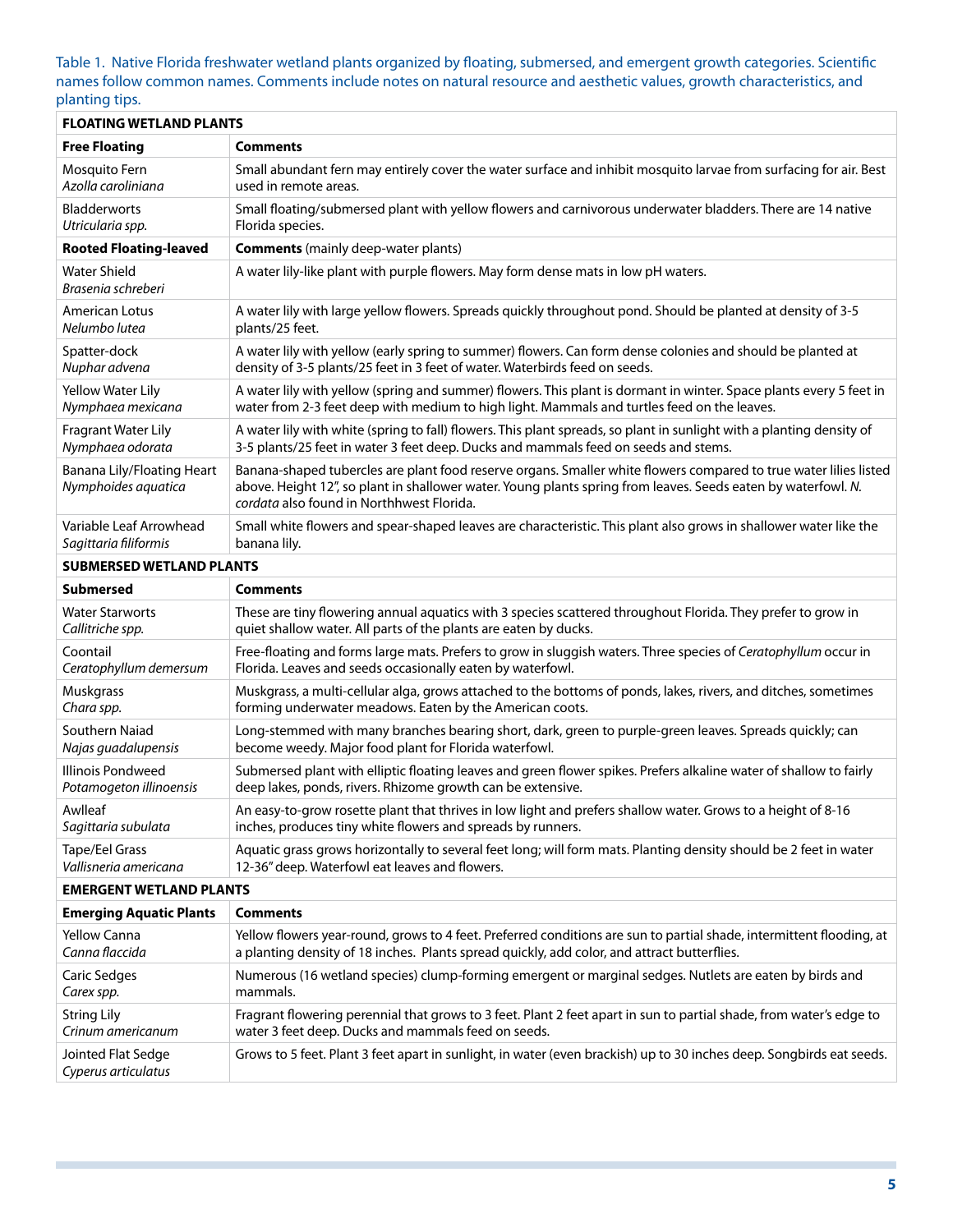| Spikerush<br>Eleocharis cellosa E.<br>interstincta                                      | Attractive green stems; spreads quickly. Plant 3 feet apart. Recommended for monoculture plantings. Dense<br>growth can retard weeds. Other species of Eleocharis are not recommended.                                                                     |
|-----------------------------------------------------------------------------------------|------------------------------------------------------------------------------------------------------------------------------------------------------------------------------------------------------------------------------------------------------------|
| Iris<br>Iris spp.                                                                       | Attractive flowers grow in clumps and attract butterflies. Plant 2 feet apart in full sun to partial shade in areas of<br>intermittent flooding. Dormant in winter. Five native Florida wetland species.                                                   |
| Soft Rush<br>Juncus effuses                                                             | Emergent or marginal rush to 4 feet. Planting density should be 3 feet in moist soils. This plant stabilizes<br>shorelines and will survive extended flooding. Ducks and mammals eat seeds. There are >20 Florida native<br>Juncus species.                |
| Golden Club<br>Orontium aquaticum                                                       | Characteristic club-like yellow flowers and attractive blue-green leaves. Can grow to 15 inches. Plant in full sun, 3<br>feet apart.                                                                                                                       |
| Water Paspalum<br>Paspalum repens                                                       | Colonial aquatic grass that sprawls, covering small areas of ponds or slow-moving shallow water.                                                                                                                                                           |
| Arrow Arum<br>Peltandra virginica<br>P. sagittifolia (not in South<br>Florida)          | Yellow flower stalks backed by hood and surrounded by large arrow shaped leaves. Grows to 3 feet in light or<br>shade. Seeds eaten by waterfowl.                                                                                                           |
| Smartweeds<br>Polygonum densiflorum,<br>P. hydropiperoides,<br>P. punctatum             | Flowering colonial herbs. Grow 1-5 feet in sun to shade. Seeds eaten by waterfowl.                                                                                                                                                                         |
| Pickerelweed<br>Pontederia cordata                                                      | Purple flowering colonial reaching a height of 4 feet. Plant 2-3 feet apart in medium to high light, in 6-18 inches<br>of water. Ducks and mammals feed on seeds; Apple snails lay eggs on stems; and butterflies are attracted to this<br>plant.          |
| Tracy's Beakrush<br>Rhynchospora tracyi                                                 | Clump-forming to 4-feet-high, spherical heads with spiked nutlets. 29 Rhynchospora species grow in Florida's<br>wetlands. They are a preferred food of whistling ducks.                                                                                    |
| <b>Duck Potatoes</b><br>Sagittaria graminea,<br>S. lancifolia,<br>S. latifolia          | Flowering perennials, 1-5 feet high. Plant 2 feet apart in sun, along water's edge to water 6 inches deep.<br>Waterbirds and mammals feed on seeds and tubers; flowers attract butterflies.                                                                |
| Lizard's Tail<br>Saururus cernuus                                                       | Flowering aromatic colonial herb, reaching 3 feet high. Prefers shade and shallow water. Seeds eaten by<br>waterfowl.                                                                                                                                      |
| <b>Giant Bulrush</b><br>Scirpus californicus<br>Soft-stem Bulrush<br>S. tabernaemontani | Grows to 10 feet and spreads, forming dense clumps. Plant 6 feet apart in full sun, at depths to 3 feet (including<br>brackish water). Apple Snails lay eggs on stems; birds and mammals eat seeds. 13 native Scirpus wetland species<br>occur in Florida. |
| <b>Alligator Flag</b><br>Thalia geniculata                                              | Grows to 9 feet. Large green leaves and small purple flowers; dormant in winter. Plant in soils with intermittent<br>flooding. Butterflies attracted to flowers.                                                                                           |
| <b>Short-stemmed marginal</b><br>plants                                                 | <b>Comments</b>                                                                                                                                                                                                                                            |
| <b>Hatpins</b><br>Eriocaulon spp.                                                       | Characterized by basal leaves, and round white flower heads. Reach 2 feet in height. Six species in Florida prefer<br>intermittent water levels of 2 inches or less.                                                                                       |
| Water Hyssop<br>Bacopa caroliniana,<br>B. monnieri                                      | Sprawling flowering emergent, reaching 6 inches in height. Grows in sun to partial shade, in areas that are<br>almost always wet. B. monnieri attracts butterflies.                                                                                        |
| <b>Pink Sundew</b><br>Drosera cappillaries                                              | Carnivorous herb with basal leaves and pink flowers. Reaches 8 inches in height. Prefers to grow in wet flatwoods<br>and bogs.                                                                                                                             |
| <b>Bog Buttons</b><br>Lachnocaulon anceps                                               | Stems arranged in tufts reach 1.5 feet; flower heads are white; leaves basal rosettes.                                                                                                                                                                     |
| <b>Milkworts</b><br>Polygala spp.                                                       | Height (6 inches to 3 feet) and flower color vary by species (23 native wetland species in Florida).                                                                                                                                                       |
| Shoe Buttons/Hatpins<br>Syngonanthus flavidulus                                         | Solitary or clump-forming perennial with white flower heads and basal leaves. Reaches one foot in height.<br>Prefers moist soils.                                                                                                                          |
| <b>Marginal plants:</b><br>ferns and fern-like                                          | <b>Comments</b>                                                                                                                                                                                                                                            |
| Leather Fern<br>Acrostichum danaeifolium                                                | Large clump-forming fern, grows to 8 feet. Showy cinnamon-colored spores. Plant in partial shade in brackish or<br>freshwater marshes, hammocks, or swamps in central to south Florida.                                                                    |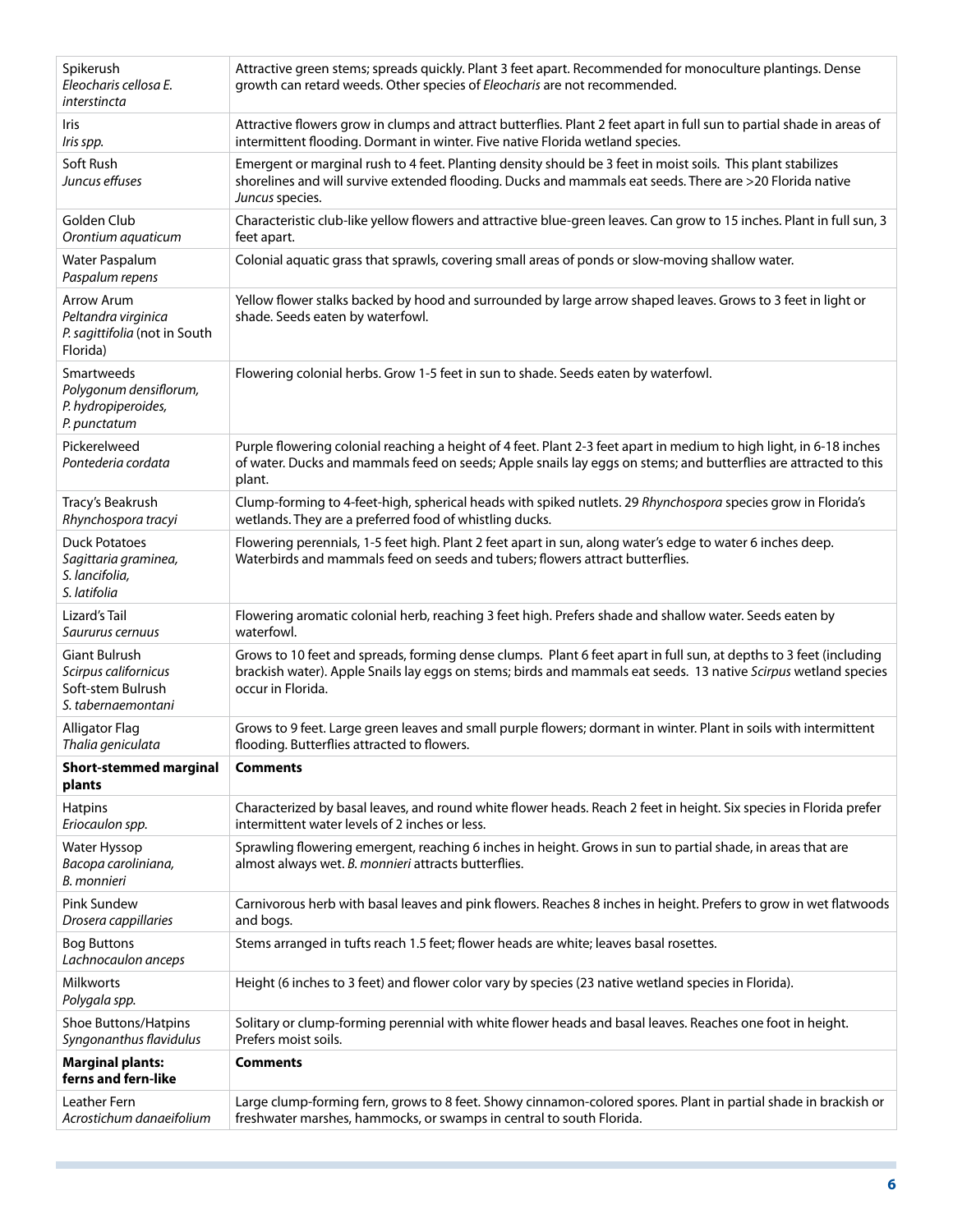| Swamp Fern<br>Blechnum serrulatum                      | A spreading fern reaching 5 feet; grows in partial shade. Prefers soils that are wet the majority of the time.                                                                                                                                                                                                                   |
|--------------------------------------------------------|----------------------------------------------------------------------------------------------------------------------------------------------------------------------------------------------------------------------------------------------------------------------------------------------------------------------------------|
| Cinnamon Fern                                          | Deciduous, clump-forming fern grows to 4 feet and prefers shade. The planting density should be two feet in wet                                                                                                                                                                                                                  |
| Osmundacinnamomea                                      | soils, but it cannot tolerate frequent flooding.                                                                                                                                                                                                                                                                                 |
| Royal Fern<br>Osmunda regalis                          | Shrub-like fern growing to 5 feet in shade to full sun. Planting density should be 2 feet in very wet acid soils.                                                                                                                                                                                                                |
| Netted Chain Fern<br>Woodwardia aerolata               | Forms colonies of plants 3 feet in height. Plant in partial sun to shade, in acidic soils that are nearly always wet.                                                                                                                                                                                                            |
| Virginia Chain Fern<br>Woodwardia virginica            | Forms colonies of plants to 3 feet in height. Plant in partial sun to shade in acid soils. Requires usually wet soils.                                                                                                                                                                                                           |
| Rough Horsetail                                        | Ancient fern-like evergreen, reaching a height of 3 feet and forming colonies. Prefers full sun in wet areas. Eaten                                                                                                                                                                                                              |
| Equisetum hyemale                                      | by waterfowl and mammals.                                                                                                                                                                                                                                                                                                        |
| <b>Marginal plants:</b><br>grasses and grass-like      | Comments                                                                                                                                                                                                                                                                                                                         |
| <b>Giant Switch Cane</b><br>Arundinaria gigantea       | Perennial grass forming dense stands, with plants reaching 25 feet. Grows in moist to wet woods and along<br>wetland banks, but not in south Florida. Sometimes browsed by deer. Preferred habitat of American woodcock.<br>Attracts skipper butterflies.                                                                        |
| Muhly/Hair Grass                                       | Attractive perennial bunch grass with striking purple inflorescence. Grows to 3-5 feet in full sun and tolerates a                                                                                                                                                                                                               |
| Muhlenbergia capillaris                                | wide range of soil moisture. Excellent landscaping plant. Seeds eaten by birds and wildlife.                                                                                                                                                                                                                                     |
| Maidencane                                             | Forms dense stands of grass reaching 6 feet. Plant 2 feet apart in sun in water up to 18 inches, as this grass will                                                                                                                                                                                                              |
| Panicum hemitomon                                      | grow as an emergent. Birds eat the seeds.                                                                                                                                                                                                                                                                                        |
| Common Reed<br>Phragmites australis                    | Colonial emergent or marginal, reaching a height of 16 feet. Requires very wet soils. Eaten by American coot.                                                                                                                                                                                                                    |
| <b>Sand Cordgrass</b>                                  | Bunchgrass growing to 5 feet in medium to high light on wet to dry sandy soils. Planting density is 3 feet. Birds                                                                                                                                                                                                                |
| Spartina bakeri                                        | feed on seeds.                                                                                                                                                                                                                                                                                                                   |
| Wildrice                                               | Emergent or marginal grass, reaching a height of 9 feet. Plant in soils that are almost always wet, or in shallow                                                                                                                                                                                                                |
| Zizania aquatica                                       | water (1.5-3 feet), but it does not grow in south Florida. Ducks feed on seeds.                                                                                                                                                                                                                                                  |
| <b>Giant Cutgrass</b>                                  | Colonial grass, reaching a height of 10 feet. Requires wet soils. It provides nesting material, cover, and seeds to                                                                                                                                                                                                              |
| Zizaniopsis miliacea                                   | wildlife. Host plant for Skipper (Ancyloxypha numitor) butterfly caterpillar.                                                                                                                                                                                                                                                    |
| <b>Marginal plants:</b><br>flowers                     | <b>Comments</b>                                                                                                                                                                                                                                                                                                                  |
| Fen-flower Milkweed                                    | Flowering perennial, growing 1-3 feet. Prefers (as does A. perennis and A. rubra) soils that are almost always wet.                                                                                                                                                                                                              |
| Asclepias lanceolata                                   | Larval food plant for Monarch and Queen butterflies.                                                                                                                                                                                                                                                                             |
| Leavenworth's Tickseed                                 | A spreading flowering herb which grows to 3 feet in full sun. Planting density should be one foot in usually wet                                                                                                                                                                                                                 |
| Coreopsis leavenworthii                                | soils.                                                                                                                                                                                                                                                                                                                           |
| Swamp Sunflower                                        | Spreading, flowering perennial herb growing 2-6 feet in full sun to partial shade. Prefers usually wet soils as do 5                                                                                                                                                                                                             |
| Helianthus angustifolius                               | other Helianthus species found in Florida. Seed heads eaten by birds.                                                                                                                                                                                                                                                            |
| Perfumed Spider Lily                                   | Flowering, clump-forming perennial herb, 2-3 feet high. Plant in sun to partial shade in usually wet soils. Member                                                                                                                                                                                                               |
| Hymenocallis latifolia                                 | of the Amaryllis family, which includes 12 wetland species that grow in specific areas in Florida.                                                                                                                                                                                                                               |
| Redroot                                                | Emergent to marginal flowering herb reaching 1-3 feet high. Prefers full sun and moist to wet, moderately well-                                                                                                                                                                                                                  |
| Lachnanthes caroliana                                  | drained soils. White flowers attract butterflies.                                                                                                                                                                                                                                                                                |
| <b>Blazing Star</b><br>Liatris gracilis,<br>L. spicata | Flowering herb, reaching 2-7 feet high. Prefers full sun and moist, well-drained sandy or limestone soils. Nectar<br>plant for butterflies.                                                                                                                                                                                      |
| Lobelia<br>Lobelia spp.                                | These beautiful flowering herbs grow 2-4 feet and should be planted one foot apart. There are 12 native species<br>which grow in specific areas of Florida. L. cardinalis red flowers attract hummingbirds, and it, along with L.<br>floridana, prefers very wet soils. The other Lobelia species occur in moderately wet soils. |
| West Indian<br>Meadowbeauty<br>Rhexia cubensis         | A flowering herb that grows to 2 feet in usually wet soils. Planting density 1 foot. There are 8 native Florida Rhexia<br>species that prefer moderately wet soils and 2 that prefer very wet soils.                                                                                                                             |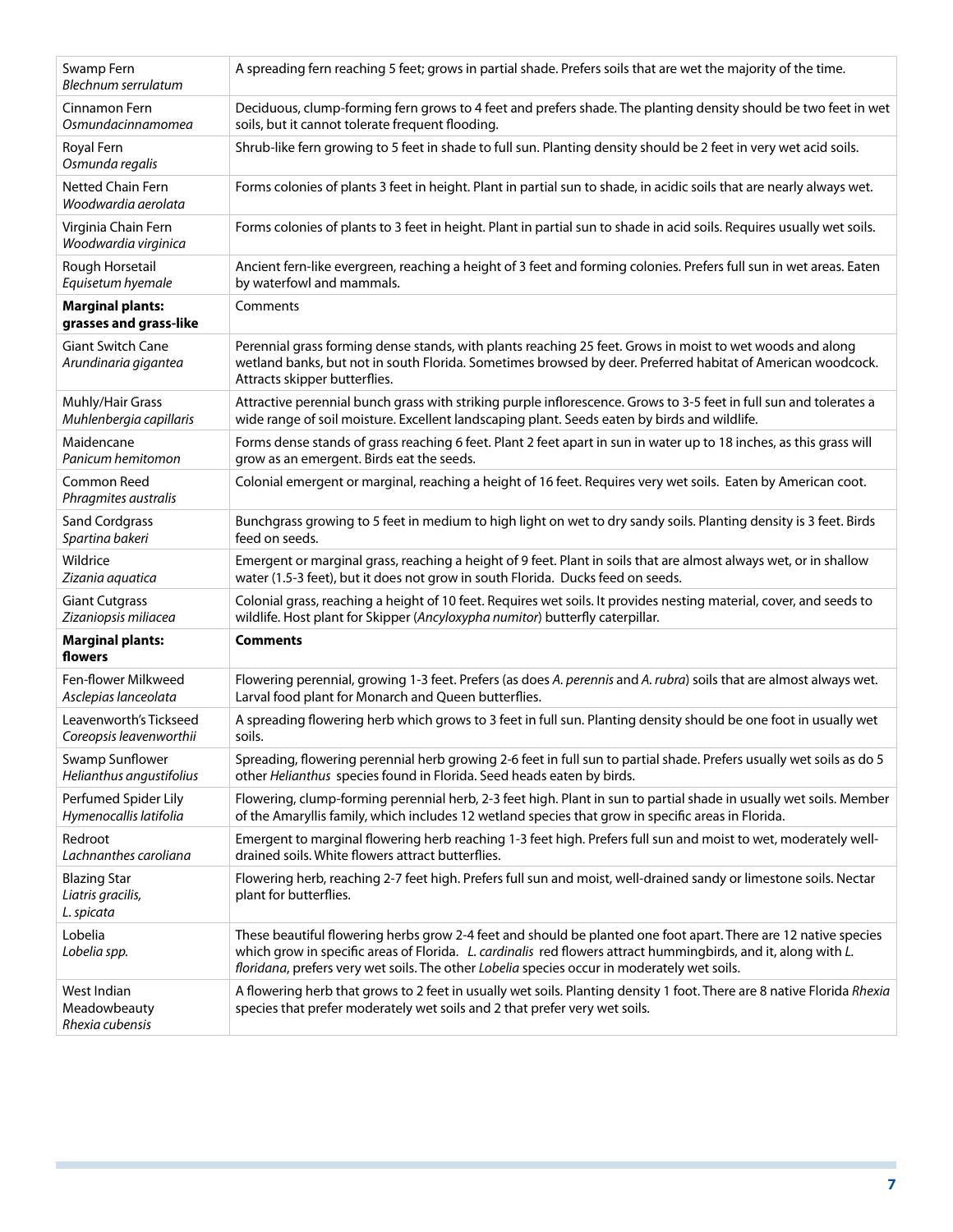| Goldenrod<br>Solidago fistulosa,<br>S. leavenworthii,<br>S. stricta,<br>S. patula,<br>S. latissimifolia | Flowering herbs reach 2-6 feet high. First 3 species listed prefer usually wet soils; the last 2 species prefer almost<br>always wet soils. Seeds eaten by songbirds and small mammals; plants eaten by rabbits and deer. Flowers attract<br>butterflies.           |
|---------------------------------------------------------------------------------------------------------|---------------------------------------------------------------------------------------------------------------------------------------------------------------------------------------------------------------------------------------------------------------------|
| Rain Lily                                                                                               | Flowering herb reaching a height of 15 inches. Prefers shade and moist soils of wetland meadows, swamps, and                                                                                                                                                        |
| Zephyranthes atamasco                                                                                   | wet pine flatwoods.                                                                                                                                                                                                                                                 |
| <b>Marginal plants:</b><br>shrubs and shrub-like                                                        | <b>Comments</b>                                                                                                                                                                                                                                                     |
| <b>Buttonbush</b><br>Cephalanthus occidentalis                                                          | This fragrant flowering deciduous shrub grows to 12 feet. It prefers full sun to partial shade and soils that<br>are almost always wet; and it will tolerate permanent water. Fruits are eaten by wildlife, and flowers attract<br>butterflies and hummingbirds.    |
| Swamp Dogwood                                                                                           | A flowering, deciduous shrub which grows 10-25 feet in sun to shade on usually wet soils. The planting density                                                                                                                                                      |
| Cornus foemina                                                                                          | should be 8 feet. This plant is absent in SE Florida. Fruits are prized by birds.                                                                                                                                                                                   |
| Swamp Loosestrife                                                                                       | Flowering shrub/herb with branches sprawling 9 feet in length. Usually emergent requiring wet soils. Absent in                                                                                                                                                      |
| Decodon verticillatus                                                                                   | south Florida. Seeds eaten by ducks and mammals.                                                                                                                                                                                                                    |
| Marsh Hibiscus<br>Hibiscus coccineus                                                                    | A showy flowering perennial growing 4-6 feet in sun to partial shade. Plant 2 feet apart. Butterflies and humming<br>birds are attracted to this plant. This and three other Hibiscus species (H. grandiflorus, H. laevis, and H. moscheutos)<br>require wet soils. |
| Marsh St. John's Wort<br>Hypericum fasciculatum                                                         | A flowering evergreen reaching 6 feet. Plant in full sun to partial shade, 2 feet apart. This<br>Hypericum species along with 4 others (H. chapmanii, H. edisonianum, H. lissophloeus, H. mitidum) prefers soils<br>that are almost always wet.                     |
| Virginia Willow<br>Itea virginica                                                                       | A flowering deciduous shrub which grows to 8 feet in very wet soils. Planting density should be 5 feet.                                                                                                                                                             |
| Shiny Lyonia<br>Lyonia lucida                                                                           | A flowering evergreen shrub which grows to 13 feet; should be planted 5 feet apart.                                                                                                                                                                                 |
| Wax Myrtle                                                                                              | Flowering evergreen reaching 20 feet. Plant in full sun to partial shade, 5 feet apart. This shrub is tolerant of wet                                                                                                                                               |
| Myrica cerifera                                                                                         | and dry soils. Berries eaten by many birds.                                                                                                                                                                                                                         |
| Wild Coffee                                                                                             | Flowering shrub growing 5-10 feet in height. Prefers shade in moist to somewhat dry soils. Absent in Florida                                                                                                                                                        |
| Psychotria nervosa                                                                                      | panhandle. Red fruits eaten by birds; flowers attract butterflies.                                                                                                                                                                                                  |
| Needle Palm                                                                                             | Shrubby palm reaching a height of 3 feet. Grows in north to central Florida. Prefers shade and soils that are                                                                                                                                                       |
| Rhapidophyllum hystix                                                                                   | usually wet.                                                                                                                                                                                                                                                        |
| Carolina Willow                                                                                         | Flowering colonial with fast-spreading willow heads. Reaches a height of 20 feet. Planting should be done 5 feet                                                                                                                                                    |
| Salix caroliniana                                                                                       | apart in soils that are almost always wet. Flowers attract butterflies.                                                                                                                                                                                             |
| Snowbell<br>Styrax americanus                                                                           | Flowering shrub growing 6-10 feet. Prefers acid, wet, fertile soils in shade to partial sun.                                                                                                                                                                        |
| <b>Climbing Aster</b><br>Symphyotrichum<br>carolinianum                                                 | Flowering shrub reaching a height of 10 feet. Prefers almost always wet organic soils with sun or partial shade.<br>Attracts butterflies.                                                                                                                           |
| Viburnum<br>Viburnum obovatum<br>V. nudum,<br>V. dentatum                                               | Flowering shrubs ranging in height from 6-30 feet. Prefer sandy, acidic, usually wet soils. Occur in north to<br>central Florida. Berries eaten by birds.                                                                                                           |
| <b>Marginal plants:</b><br>trees                                                                        | <b>Comments</b>                                                                                                                                                                                                                                                     |
| Red Maple                                                                                               | This tree ranges from 30-70 feet. Its deciduous leaves turn red in fall. The tree prefers partial shade and usually                                                                                                                                                 |
| Acer rubrum                                                                                             | wet soils at a planting density of 10 feet.                                                                                                                                                                                                                         |
| Pond Apple                                                                                              | Small flowering evergreen growing 15-35 feet. Plant in full sun to shade in soils that are almost always wet.                                                                                                                                                       |
| Annona glabra                                                                                           | Florida growing region is from Brevard County south.                                                                                                                                                                                                                |
| <b>Water Hickory</b>                                                                                    | Deciduous tree reaching a height of 100 feet. Prefers soils almost always wet. Absent in 4 southernmost Florida                                                                                                                                                     |
| Carya aquatica                                                                                          | counties. Squirrels, turkey, nuthatches, and wood ducks will eat the nuts.                                                                                                                                                                                          |
| Sugar/Hackberry                                                                                         | This flowering deciduous tree grows to 80 feet and prefers full sun to partial shade in usually wet soils. Plant 15                                                                                                                                                 |
| Celtis laevigata                                                                                        | feet apart. Fruits are eaten by songbirds.                                                                                                                                                                                                                          |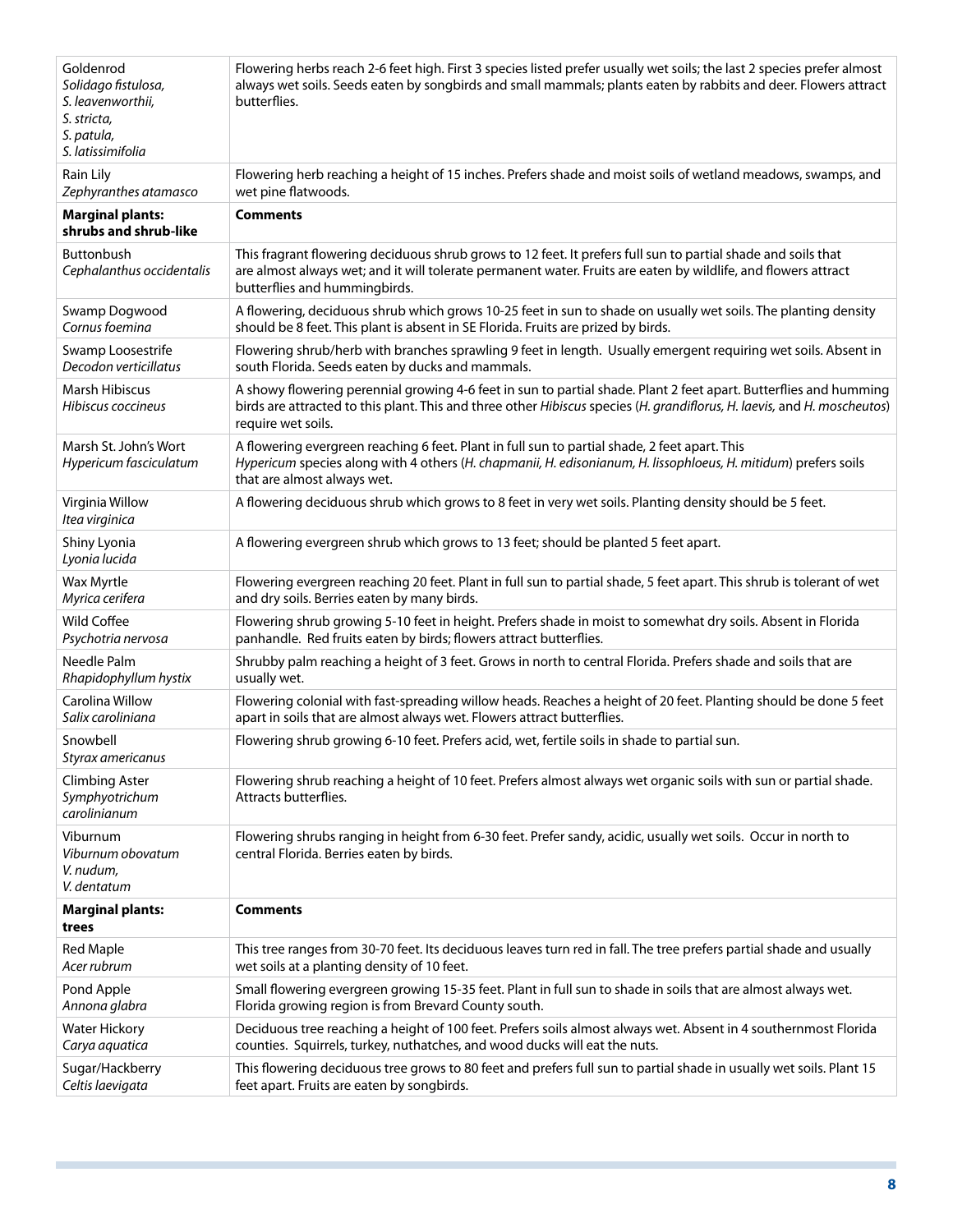| Pop Ash                                   | Deciduous tree which grows to 50 feet and prefers shade to partial sun and constantly wet soils. Plant density 10                                                                                                                                                  |
|-------------------------------------------|--------------------------------------------------------------------------------------------------------------------------------------------------------------------------------------------------------------------------------------------------------------------|
| Fraxinus caroliniana                      | feet. Seeds eaten by some birds and mammals.                                                                                                                                                                                                                       |
| Loblolly Bay<br>Gordonia lasianthus       | Flowering evergreen grows 30-60 feet in full sun to partial shade in usually wet soils. Plant 10 feet apart.                                                                                                                                                       |
| Sweet Gum                                 | Deciduous tree reaching 120 feet. Foliage may turn red in fall. Plants should be placed in sun to partial shade in                                                                                                                                                 |
| Liquidambar styraciflua                   | usually wet soils, ten feet apart. This tree does not grow in south Florida.                                                                                                                                                                                       |
| Dahoon Holly                              | Flowering evergreen, reaching 20-40 feet high. Plant in full sun to partial shade in soils almost always wet. Berries                                                                                                                                              |
| llex cassine                              | eaten by birds.                                                                                                                                                                                                                                                    |
| Sweet Bay                                 | Flowering evergreen, reaching 25-60 feet high. Plant 10 feet apart in sun to partial shade. Requires soils that are                                                                                                                                                |
| Magnolia virginiana                       | almost always wet. Seeds eaten by birds.                                                                                                                                                                                                                           |
| <b>Red Mulberry</b>                       | Flowering deciduous tree 40-70 feet high. Plant in sun to partial shade. Prefers moist soils but will tolerate wet to                                                                                                                                              |
| Morus rubra                               | dry. Fruit eaten by birds.                                                                                                                                                                                                                                         |
| Swamp Tupelo                              | A deciduous flowering tree, reaching 130 feet. This tree should be planted 20 feet apart, but only in north Florida.                                                                                                                                               |
| Nyssa sylvatica var. biflora              | Blue fruit is eaten by birds and mammals. Excellent honey bee tree.                                                                                                                                                                                                |
| Swamp Red Bay                             | A flowering evergreen that reaches 50 feet. Should be planted in full sun to partial shade, 10 feet apart in soils                                                                                                                                                 |
| Persea palustris                          | that are almost always wet. The fruit is eaten by birds and squirrels.                                                                                                                                                                                             |
| <b>Water Oak</b>                          | Deciduous tree growing 50-80 feet. Plant in full sun to partial shade, in usually wet soils. Acorns eaten by                                                                                                                                                       |
| Quercus nigra                             | squirrels, ground feeding birds, and deer.                                                                                                                                                                                                                         |
| Cabbage Palm                              | Florida State tree, but really a monocot. Reaches a height of 20-60 feet. Prefers sun and usually wet soils.                                                                                                                                                       |
| Sabal palmetto                            | Squirrels, raccoons, and many other mammals and birds dine on the fruit and seed.                                                                                                                                                                                  |
| <b>Bald Cypress</b><br>Taxodium distichum | This deciduous tree grows 50-80 feet in organic acid soils, mainly in swamps, but it will tolerate dry periods.<br>Cypress should be planted 10 feet apart. The trees provide growing structure for bromeliads, and the seeds are<br>eaten by birds and squirrels. |
| American Elm                              | Deciduous tree that grows to 60 feet in soils that usually are wet. Foliage turns yellow in fall. Does not grow in                                                                                                                                                 |
| Ulmus americana                           | south Florida. Planting density should be 10 feet.                                                                                                                                                                                                                 |